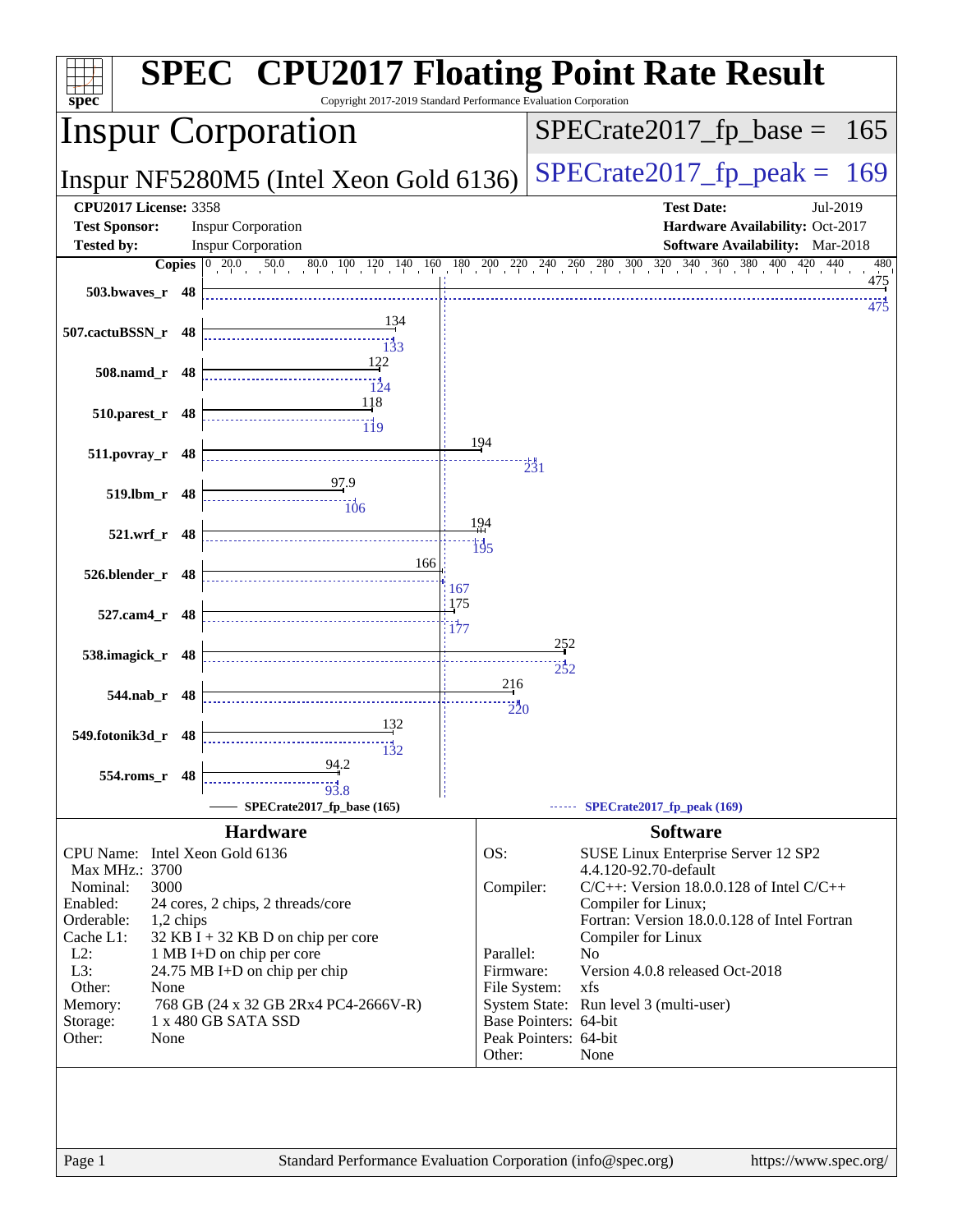| <b>SPEC CPU2017 Floating Point Rate Result</b>                                                                                              |                                                                       |                           |       |                |              |                |              |               |                |              |                                        |              |                |              |
|---------------------------------------------------------------------------------------------------------------------------------------------|-----------------------------------------------------------------------|---------------------------|-------|----------------|--------------|----------------|--------------|---------------|----------------|--------------|----------------------------------------|--------------|----------------|--------------|
| $s\overline{p}\overline{e}\overline{c}$<br>Copyright 2017-2019 Standard Performance Evaluation Corporation<br>$SPECrate2017_fp\_base = 165$ |                                                                       |                           |       |                |              |                |              |               |                |              |                                        |              |                |              |
|                                                                                                                                             | <b>Inspur Corporation</b>                                             |                           |       |                |              |                |              |               |                |              |                                        |              |                |              |
| $SPECTate2017$ _fp_peak = 169<br>Inspur NF5280M5 (Intel Xeon Gold 6136)                                                                     |                                                                       |                           |       |                |              |                |              |               |                |              |                                        |              |                |              |
| <b>CPU2017 License: 3358</b><br><b>Test Date:</b><br>Jul-2019                                                                               |                                                                       |                           |       |                |              |                |              |               |                |              |                                        |              |                |              |
| <b>Test Sponsor:</b>                                                                                                                        | <b>Inspur Corporation</b><br>Hardware Availability: Oct-2017          |                           |       |                |              |                |              |               |                |              |                                        |              |                |              |
| <b>Tested by:</b>                                                                                                                           |                                                                       | <b>Inspur Corporation</b> |       |                |              |                |              |               |                |              | <b>Software Availability:</b> Mar-2018 |              |                |              |
| <b>Results Table</b>                                                                                                                        |                                                                       |                           |       |                |              |                |              |               |                |              |                                        |              |                |              |
|                                                                                                                                             |                                                                       |                           |       | <b>Base</b>    |              |                |              |               |                |              | <b>Peak</b>                            |              |                |              |
| <b>Benchmark</b>                                                                                                                            | Copies                                                                | <b>Seconds</b>            | Ratio | <b>Seconds</b> | <b>Ratio</b> | <b>Seconds</b> | <b>Ratio</b> | <b>Copies</b> | <b>Seconds</b> | <b>Ratio</b> | <b>Seconds</b>                         | <b>Ratio</b> | <b>Seconds</b> | <b>Ratio</b> |
| 503.bwaves_r                                                                                                                                | 48                                                                    | 1013                      | 475   | 1014           | 475          | 1014           | 475          | 48            | 1013           | 475          | 1014                                   | 475          | 1014           | 475          |
| 507.cactuBSSN_r                                                                                                                             | 48                                                                    | 454                       | 134   | 454            | 134          | 453            | 134          | 48            | 458            | 133          | 458                                    | 133          | 459            | 133          |
| 508.namd_r                                                                                                                                  | 48                                                                    | 372                       | 122   | 373            | 122          | 371            | 123          | 48            | 369            | 124          | 369                                    | 124          | 369            | 123          |
| 510.parest_r                                                                                                                                | 48                                                                    | 1068                      | 118   | 1065           | 118          | 1064           | 118          | 48            | 1061           | 118          | 1059                                   | 119          | 1059           | 119          |
| $511.$ povray_r                                                                                                                             | 48                                                                    | 578                       | 194   | 580            | 193          | 578            | 194          | 48            | 483            | 232          | 485                                    | 231          | 495            | 227          |
| 519.lbm r                                                                                                                                   | 48                                                                    | 517                       | 97.9  | 518            | 97.7         | 516            | 98.1         | 48            | 477            | 106          | 477                                    | 106          | 477            | 106          |
| 521.wrf r                                                                                                                                   | 48                                                                    | 556                       | 194   | 547            | 197          | 563            | 191          | 48            | 552            | 195          | 568                                    | 189          | 550            | 195          |
| 526.blender r                                                                                                                               | 48                                                                    | 439                       | 166   | 439            | 166          | 439            | 166          | 48            | 438            | 167          | 438                                    | 167          | 438            | 167          |
| 527.cam4 r                                                                                                                                  | 48                                                                    | 480                       | 175   | 481            | 175          | 481            | 175          | 48            | 474            | 177          | 474                                    | 177          | 473            | 177          |
| 538.imagick_r                                                                                                                               | 48                                                                    | 475                       | 251   | 473            | 252          | 474            | 252          | 48            | 473            | 252          | 473                                    | 252          | 474            | 252          |
| 544.nab r                                                                                                                                   | 48                                                                    | 374                       | 216   | 374            | 216          | 373            | 216          | 48            | 369            | 219          | 367                                    | 220          | 367            | 220          |
| 549.fotonik3d_r                                                                                                                             | 48                                                                    | 1415                      | 132   | 1413           | 132          | 1414           | 132          | 48            | 1414           | 132          | 1415                                   | 132          | 1414           | 132          |
| 554.roms_r                                                                                                                                  | 48                                                                    | 810                       | 94.2  | 813            | 93.9         | 803            | 94.9         | 48            | 813            | 93.8         | 815                                    | 93.6         | 812            | 93.9         |
|                                                                                                                                             | $SPECrate2017_fp\_base =$<br>165<br>$CDFCA2 + 2017$ for models<br>100 |                           |       |                |              |                |              |               |                |              |                                        |              |                |              |

**[SPECrate2017\\_fp\\_peak =](http://www.spec.org/auto/cpu2017/Docs/result-fields.html#SPECrate2017fppeak) 169**

Results appear in the [order in which they were run.](http://www.spec.org/auto/cpu2017/Docs/result-fields.html#RunOrder) Bold underlined text [indicates a median measurement.](http://www.spec.org/auto/cpu2017/Docs/result-fields.html#Median)

#### **[Submit Notes](http://www.spec.org/auto/cpu2017/Docs/result-fields.html#SubmitNotes)**

 The numactl mechanism was used to bind copies to processors. The config file option 'submit' was used to generate numactl commands to bind each copy to a specific processor. For details, please see the config file.

## **[Operating System Notes](http://www.spec.org/auto/cpu2017/Docs/result-fields.html#OperatingSystemNotes)**

Stack size set to unlimited using "ulimit -s unlimited"

## **[General Notes](http://www.spec.org/auto/cpu2017/Docs/result-fields.html#GeneralNotes)**

Environment variables set by runcpu before the start of the run: LD\_LIBRARY\_PATH = "/home/CPU2017/lib/ia32:/home/CPU2017/lib/intel64:/home/CPU2017/je5.0.1-32:/home/CPU2017/je5.0.1-64"

 Binaries compiled on a system with 1x Intel Core i7-4790 CPU + 32GB RAM memory using Redhat Enterprise Linux 7.4 Transparent Huge Pages enabled by default Prior to runcpu invocation Filesystem page cache synced and cleared with: sync; echo 3> /proc/sys/vm/drop\_caches runcpu command invoked through numactl i.e.: numactl --interleave=all runcpu <etc>

Yes: The test sponsor attests, as of date of publication, that CVE-2017-5754 (Meltdown)

**(Continued on next page)**

| Page 2 | Standard Performance Evaluation Corporation (info@spec.org) | https://www.spec.org/ |
|--------|-------------------------------------------------------------|-----------------------|
|--------|-------------------------------------------------------------|-----------------------|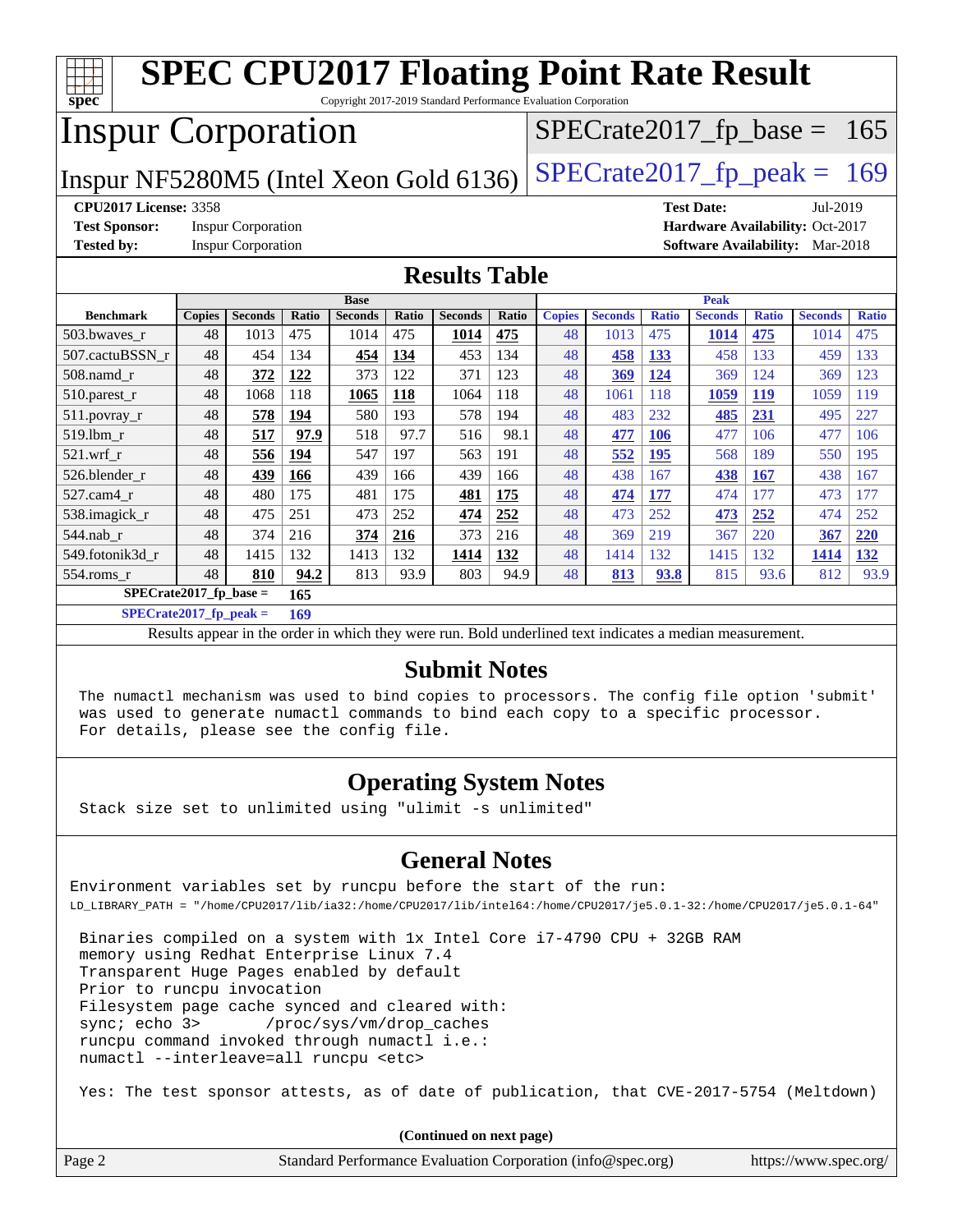#### **[spec](http://www.spec.org/) [SPEC CPU2017 Floating Point Rate Result](http://www.spec.org/auto/cpu2017/Docs/result-fields.html#SPECCPU2017FloatingPointRateResult)** Copyright 2017-2019 Standard Performance Evaluation Corporation Inspur Corporation Inspur NF5280M5 (Intel Xeon Gold 6136)  $SPECrate2017_f$  peak = 169  $SPECTate2017_fp\_base = 165$ **[CPU2017 License:](http://www.spec.org/auto/cpu2017/Docs/result-fields.html#CPU2017License)** 3358 **[Test Date:](http://www.spec.org/auto/cpu2017/Docs/result-fields.html#TestDate)** Jul-2019 **[Test Sponsor:](http://www.spec.org/auto/cpu2017/Docs/result-fields.html#TestSponsor)** Inspur Corporation **[Hardware Availability:](http://www.spec.org/auto/cpu2017/Docs/result-fields.html#HardwareAvailability)** Oct-2017 **[Tested by:](http://www.spec.org/auto/cpu2017/Docs/result-fields.html#Testedby)** Inspur Corporation **[Software Availability:](http://www.spec.org/auto/cpu2017/Docs/result-fields.html#SoftwareAvailability)** Mar-2018

#### **[General Notes \(Continued\)](http://www.spec.org/auto/cpu2017/Docs/result-fields.html#GeneralNotes)**

 is mitigated in the system as tested and documented. Yes: The test sponsor attests, as of date of publication, that CVE-2017-5753 (Spectre variant 1) is mitigated in the system as tested and documented. Yes: The test sponsor attests, as of date of publication, that CVE-2017-5715 (Spectre variant 2) is mitigated in the system as tested and documented.

### **[Platform Notes](http://www.spec.org/auto/cpu2017/Docs/result-fields.html#PlatformNotes)**

Page 3 Standard Performance Evaluation Corporation [\(info@spec.org\)](mailto:info@spec.org) <https://www.spec.org/> BIOS and OS configuration: SCALING\_GOVERNOR set to Performance Hardware Prefetch set to Disable VT Support set to Disable C1E Support set to Disable IMC (Integrated memory controller) Interleaving set to 1-way Sub NUMA Cluster (SNC) set to Enable Sysinfo program /home/CPU2017/bin/sysinfo Rev: r5974 of 2018-05-19 9bcde8f2999c33d61f64985e45859ea9 running on linux-q537 Fri Jul 19 15:45:25 2019 SUT (System Under Test) info as seen by some common utilities. For more information on this section, see <https://www.spec.org/cpu2017/Docs/config.html#sysinfo> From /proc/cpuinfo model name : Intel(R) Xeon(R) Gold 6136 CPU @ 3.00GHz 2 "physical id"s (chips) 48 "processors" cores, siblings (Caution: counting these is hw and system dependent. The following excerpts from /proc/cpuinfo might not be reliable. Use with caution.) cpu cores : 12 siblings : 24 physical 0: cores 0 1 2 3 8 9 10 11 18 19 24 27 physical 1: cores 0 3 4 5 6 7 16 18 19 20 21 22 From lscpu: Architecture: x86\_64 CPU op-mode(s): 32-bit, 64-bit Byte Order: Little Endian  $CPU(s):$  48 On-line CPU(s) list: 0-47 Thread(s) per core: 2 Core(s) per socket: 12 Socket(s): 2 NUMA node(s): 4 Vendor ID: GenuineIntel **(Continued on next page)**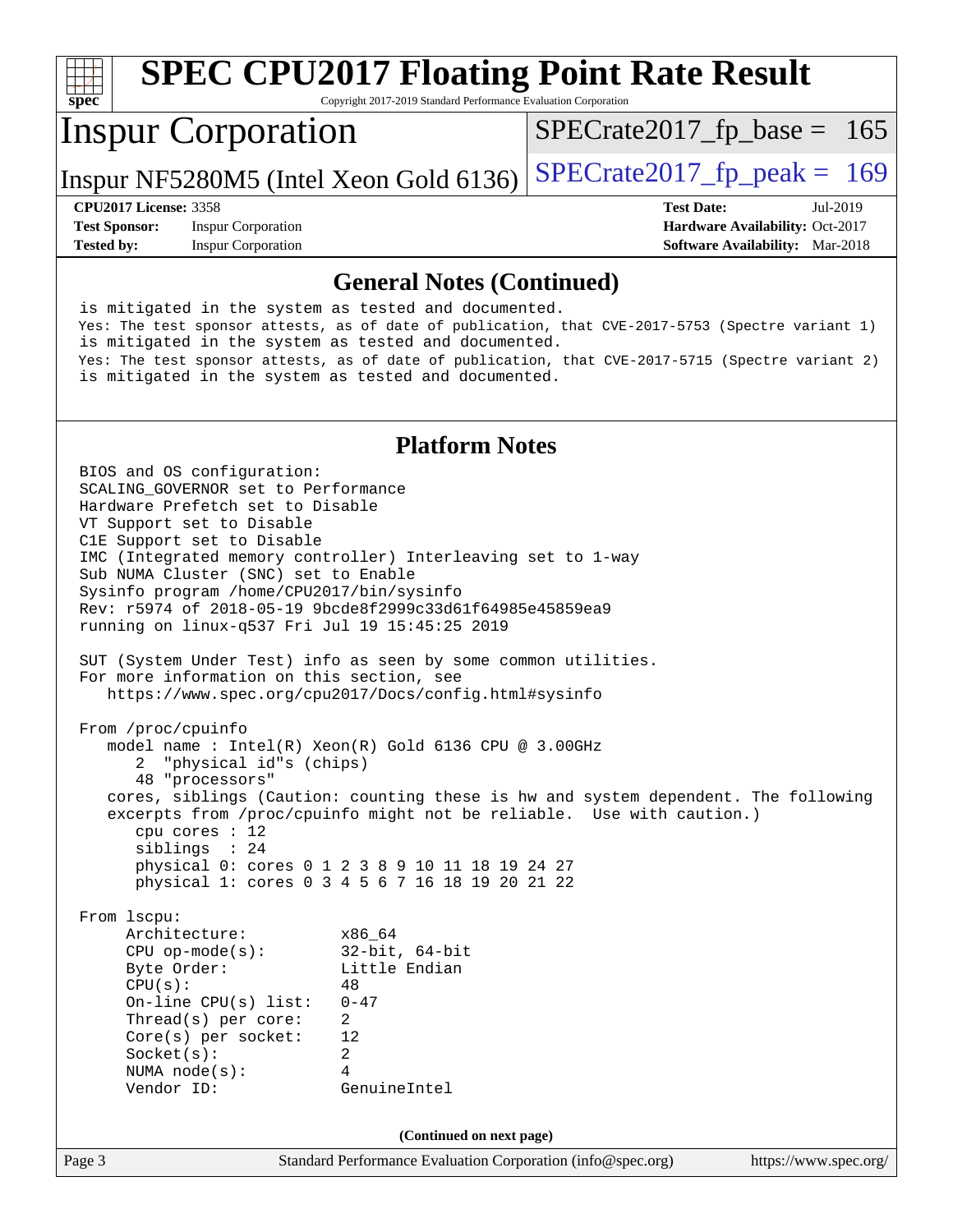| $spec^*$                                                                                                                                                                 | <b>SPEC CPU2017 Floating Point Rate Result</b><br>Copyright 2017-2019 Standard Performance Evaluation Corporation                     |                                                                           |  |  |  |  |  |  |
|--------------------------------------------------------------------------------------------------------------------------------------------------------------------------|---------------------------------------------------------------------------------------------------------------------------------------|---------------------------------------------------------------------------|--|--|--|--|--|--|
|                                                                                                                                                                          | <b>Inspur Corporation</b>                                                                                                             | $SPECrate2017_fp\_base =$<br>165                                          |  |  |  |  |  |  |
|                                                                                                                                                                          | Inspur NF5280M5 (Intel Xeon Gold 6136)                                                                                                | $SPECrate2017_fp\_peak = 169$                                             |  |  |  |  |  |  |
|                                                                                                                                                                          | <b>CPU2017 License: 3358</b>                                                                                                          | <b>Test Date:</b><br>Jul-2019                                             |  |  |  |  |  |  |
| <b>Test Sponsor:</b><br><b>Tested by:</b>                                                                                                                                | <b>Inspur Corporation</b><br><b>Inspur Corporation</b>                                                                                | Hardware Availability: Oct-2017<br><b>Software Availability:</b> Mar-2018 |  |  |  |  |  |  |
|                                                                                                                                                                          |                                                                                                                                       |                                                                           |  |  |  |  |  |  |
|                                                                                                                                                                          | <b>Platform Notes (Continued)</b>                                                                                                     |                                                                           |  |  |  |  |  |  |
|                                                                                                                                                                          | CPU family:<br>6                                                                                                                      |                                                                           |  |  |  |  |  |  |
|                                                                                                                                                                          | 85<br>Model:                                                                                                                          |                                                                           |  |  |  |  |  |  |
|                                                                                                                                                                          | Model name:<br>Stepping:<br>4                                                                                                         | Intel(R) Xeon(R) Gold 6136 CPU @ 3.00GHz                                  |  |  |  |  |  |  |
|                                                                                                                                                                          | 3599.967<br>CPU MHz:                                                                                                                  |                                                                           |  |  |  |  |  |  |
|                                                                                                                                                                          | 3700.0000<br>CPU max MHz:                                                                                                             |                                                                           |  |  |  |  |  |  |
|                                                                                                                                                                          | CPU min MHz:<br>1200.0000                                                                                                             |                                                                           |  |  |  |  |  |  |
|                                                                                                                                                                          | 5985.90<br>BogoMIPS:                                                                                                                  |                                                                           |  |  |  |  |  |  |
|                                                                                                                                                                          | Virtualization:<br>$VT - x$<br>32K<br>L1d cache:                                                                                      |                                                                           |  |  |  |  |  |  |
|                                                                                                                                                                          | Lli cache:<br>32K                                                                                                                     |                                                                           |  |  |  |  |  |  |
|                                                                                                                                                                          | L2 cache:<br>1024K                                                                                                                    |                                                                           |  |  |  |  |  |  |
|                                                                                                                                                                          | L3 cache:<br>25344K                                                                                                                   |                                                                           |  |  |  |  |  |  |
|                                                                                                                                                                          | $0-2, 4, 5, 10, 24-26, 28, 29, 34$<br>NUMA node0 CPU(s):                                                                              |                                                                           |  |  |  |  |  |  |
|                                                                                                                                                                          | $3, 6 - 9, 11, 27, 30 - 33, 35$<br>NUMA $node1$ $CPU(s):$<br>$12 - 14$ , $18 - 20$ , $36 - 38$ , $42 - 44$<br>NUMA $node2$ $CPU(s)$ : |                                                                           |  |  |  |  |  |  |
|                                                                                                                                                                          | NUMA node3 CPU(s):<br>$15 - 17, 21 - 23, 39 - 41, 45 - 47$                                                                            |                                                                           |  |  |  |  |  |  |
|                                                                                                                                                                          | Flaqs:                                                                                                                                | fpu vme de pse tsc msr pae mce cx8 apic sep mtrr pge mca cmov             |  |  |  |  |  |  |
|                                                                                                                                                                          | pat pse36 clflush dts acpi mmx fxsr sse sse2 ss ht tm pbe syscall nx pdpelgb rdtscp                                                   |                                                                           |  |  |  |  |  |  |
|                                                                                                                                                                          | lm constant_tsc art arch_perfmon pebs bts rep_good nopl xtopology nonstop_tsc                                                         |                                                                           |  |  |  |  |  |  |
| aperfmperf eagerfpu pni pclmulgdg dtes64 ds_cpl vmx smx est tm2 ssse3 sdbg fma cx16<br>xtpr pdcm pcid dca sse4_1 sse4_2 x2apic movbe popcnt tsc_deadline_timer aes xsave |                                                                                                                                       |                                                                           |  |  |  |  |  |  |
|                                                                                                                                                                          | avx f16c rdrand lahf_lm abm 3dnowprefetch ida arat epb invpcid_single pln pts dtherm                                                  |                                                                           |  |  |  |  |  |  |
|                                                                                                                                                                          | hwp hwp_act_window hwp_epp hwp_pkg_req intel_pt rsb_ctxsw spec_ctrl stibp retpoline                                                   |                                                                           |  |  |  |  |  |  |
|                                                                                                                                                                          | kaiser tpr_shadow vnmi flexpriority ept vpid fsgsbase tsc_adjust bmil hle avx2 smep                                                   |                                                                           |  |  |  |  |  |  |
|                                                                                                                                                                          | bmi2 erms invpcid rtm cqm mpx avx512f avx512dq rdseed adx smap clflushopt clwb                                                        |                                                                           |  |  |  |  |  |  |
|                                                                                                                                                                          | avx512cd avx512bw avx512vl xsaveopt xsavec xgetbvl cqm_llc cqm_occup_llc                                                              |                                                                           |  |  |  |  |  |  |
| /proc/cpuinfo cache data                                                                                                                                                 |                                                                                                                                       |                                                                           |  |  |  |  |  |  |
| cache size : 25344 KB                                                                                                                                                    |                                                                                                                                       |                                                                           |  |  |  |  |  |  |
|                                                                                                                                                                          | From numactl --hardware WARNING: a numactl 'node' might or might not correspond to a                                                  |                                                                           |  |  |  |  |  |  |
|                                                                                                                                                                          | physical chip.                                                                                                                        |                                                                           |  |  |  |  |  |  |
|                                                                                                                                                                          | $available: 4 nodes (0-3)$                                                                                                            |                                                                           |  |  |  |  |  |  |
|                                                                                                                                                                          | node 0 cpus: 0 1 2 4 5 10 24 25 26 28 29 34                                                                                           |                                                                           |  |  |  |  |  |  |
|                                                                                                                                                                          | node 0 size: 192024 MB                                                                                                                |                                                                           |  |  |  |  |  |  |
|                                                                                                                                                                          | node 0 free: 184063 MB                                                                                                                |                                                                           |  |  |  |  |  |  |
| node 1 cpus: 3 6 7 8 9 11 27 30 31 32 33 35<br>node 1 size: 193528 MB                                                                                                    |                                                                                                                                       |                                                                           |  |  |  |  |  |  |
| node 1 free: 187249 MB                                                                                                                                                   |                                                                                                                                       |                                                                           |  |  |  |  |  |  |
|                                                                                                                                                                          | node 2 cpus: 12 13 14 18 19 20 36 37 38 42 43 44                                                                                      |                                                                           |  |  |  |  |  |  |
| node 2 size: 193528 MB                                                                                                                                                   |                                                                                                                                       |                                                                           |  |  |  |  |  |  |
|                                                                                                                                                                          | node 2 free: 187287 MB                                                                                                                |                                                                           |  |  |  |  |  |  |
|                                                                                                                                                                          | node 3 cpus: 15 16 17 21 22 23 39 40 41 45 46 47                                                                                      |                                                                           |  |  |  |  |  |  |
|                                                                                                                                                                          | node 3 size: 193391 MB<br>node 3 free: 187153 MB                                                                                      |                                                                           |  |  |  |  |  |  |
|                                                                                                                                                                          | node distances:                                                                                                                       |                                                                           |  |  |  |  |  |  |
|                                                                                                                                                                          |                                                                                                                                       |                                                                           |  |  |  |  |  |  |
|                                                                                                                                                                          | (Continued on next page)                                                                                                              |                                                                           |  |  |  |  |  |  |
| Page 4                                                                                                                                                                   | Standard Performance Evaluation Corporation (info@spec.org)                                                                           | https://www.spec.org/                                                     |  |  |  |  |  |  |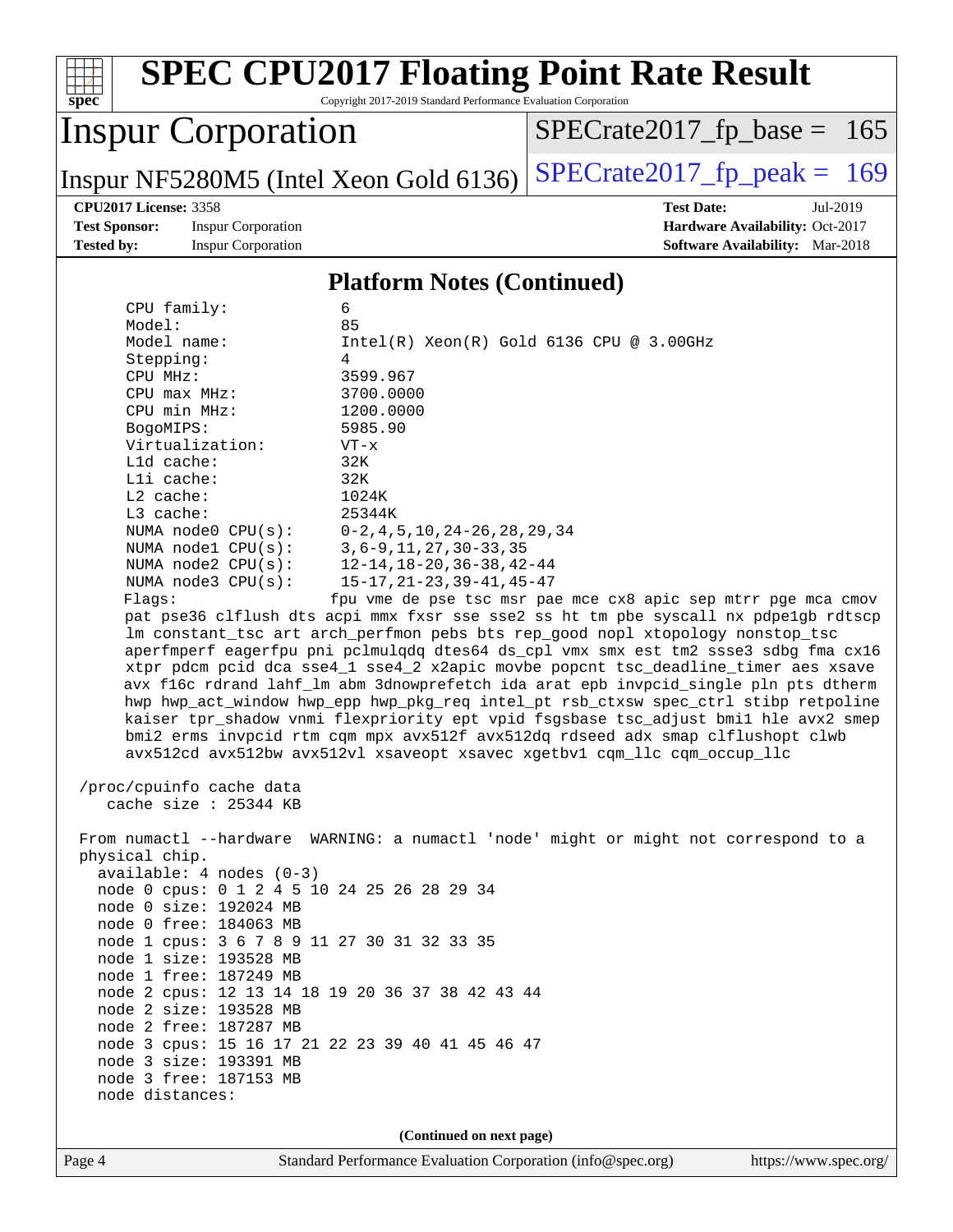| $spec^*$                                                                                                                                                                                                                                                                                                                                                                                                                                                                                                                                                                                                                                                                                           | <b>SPEC CPU2017 Floating Point Rate Result</b><br>Copyright 2017-2019 Standard Performance Evaluation Corporation |
|----------------------------------------------------------------------------------------------------------------------------------------------------------------------------------------------------------------------------------------------------------------------------------------------------------------------------------------------------------------------------------------------------------------------------------------------------------------------------------------------------------------------------------------------------------------------------------------------------------------------------------------------------------------------------------------------------|-------------------------------------------------------------------------------------------------------------------|
| <b>Inspur Corporation</b>                                                                                                                                                                                                                                                                                                                                                                                                                                                                                                                                                                                                                                                                          | $SPECTate2017_fp\_base = 165$                                                                                     |
| Inspur NF5280M5 (Intel Xeon Gold 6136)                                                                                                                                                                                                                                                                                                                                                                                                                                                                                                                                                                                                                                                             | $SPECTate2017$ _fp_peak = 169                                                                                     |
| <b>CPU2017 License: 3358</b><br><b>Test Sponsor:</b><br><b>Inspur Corporation</b><br><b>Tested by:</b><br><b>Inspur Corporation</b>                                                                                                                                                                                                                                                                                                                                                                                                                                                                                                                                                                | <b>Test Date:</b><br>Jul-2019<br>Hardware Availability: Oct-2017<br>Software Availability: Mar-2018               |
|                                                                                                                                                                                                                                                                                                                                                                                                                                                                                                                                                                                                                                                                                                    | <b>Platform Notes (Continued)</b>                                                                                 |
| node<br>2<br>3<br>$\overline{0}$<br>$\mathbf{1}$<br>0 :<br>10<br>21<br>21<br>11<br>21<br>11<br>10<br>21<br>1:<br>2:<br>21<br>21 10<br>11<br>3:<br>21<br>21<br>11<br>10<br>From /proc/meminfo<br>MemTotal:<br>791012488 kB<br>HugePages_Total:<br>0<br>Hugepagesize:<br>2048 kB<br>/usr/bin/lsb release -d<br>SUSE Linux Enterprise Server 12 SP2<br>From /etc/*release* /etc/*version*<br>SuSE-release:<br>SUSE Linux Enterprise Server 12 (x86_64)<br>$VERSION = 12$<br>PATCHLEVEL = 2<br># Please check /etc/os-release for details about this release.<br>os-release:<br>NAME="SLES"<br>VERSION="12-SP2"<br>VERSION_ID="12.2"<br>PRETTY_NAME="SUSE Linux Enterprise Server 12 SP2"<br>ID="sles" | # This file is deprecated and will be removed in a future service pack or release.                                |
| $ANSI$ _COLOR=" $0:32$ "<br>CPE_NAME="cpe:/o:suse:sles:12:sp2"                                                                                                                                                                                                                                                                                                                                                                                                                                                                                                                                                                                                                                     |                                                                                                                   |
| uname $-a$ :<br>x86_64 x86_64 x86_64 GNU/Linux                                                                                                                                                                                                                                                                                                                                                                                                                                                                                                                                                                                                                                                     | Linux linux-q537 4.4.120-92.70-default #1 SMP Wed Mar 14 15:59:43 UTC 2018 (52a83de)                              |
| Kernel self-reported vulnerability status:                                                                                                                                                                                                                                                                                                                                                                                                                                                                                                                                                                                                                                                         |                                                                                                                   |
| CVE-2017-5754 (Meltdown):<br>CVE-2017-5753 (Spectre variant 1): Mitigation: __user pointer sanitization<br>CVE-2017-5715 (Spectre variant 2): Mitigation: IBRS+IBPB                                                                                                                                                                                                                                                                                                                                                                                                                                                                                                                                | Mitigation: PTI                                                                                                   |
| run-level 3 Jul 18 12:29 last=5                                                                                                                                                                                                                                                                                                                                                                                                                                                                                                                                                                                                                                                                    |                                                                                                                   |
| SPEC is set to: /home/CPU2017<br>Type Size Used Avail Use% Mounted on<br>Filesystem<br>/dev/sdb3<br>xfs<br>407G<br>50G 357G 13% / home                                                                                                                                                                                                                                                                                                                                                                                                                                                                                                                                                             |                                                                                                                   |
|                                                                                                                                                                                                                                                                                                                                                                                                                                                                                                                                                                                                                                                                                                    | Additional information from dmidecode follows. WARNING: Use caution when you interpret                            |
|                                                                                                                                                                                                                                                                                                                                                                                                                                                                                                                                                                                                                                                                                                    | (Continued on next page)                                                                                          |
| Page 5                                                                                                                                                                                                                                                                                                                                                                                                                                                                                                                                                                                                                                                                                             | https://www.spec.org/<br>Standard Performance Evaluation Corporation (info@spec.org)                              |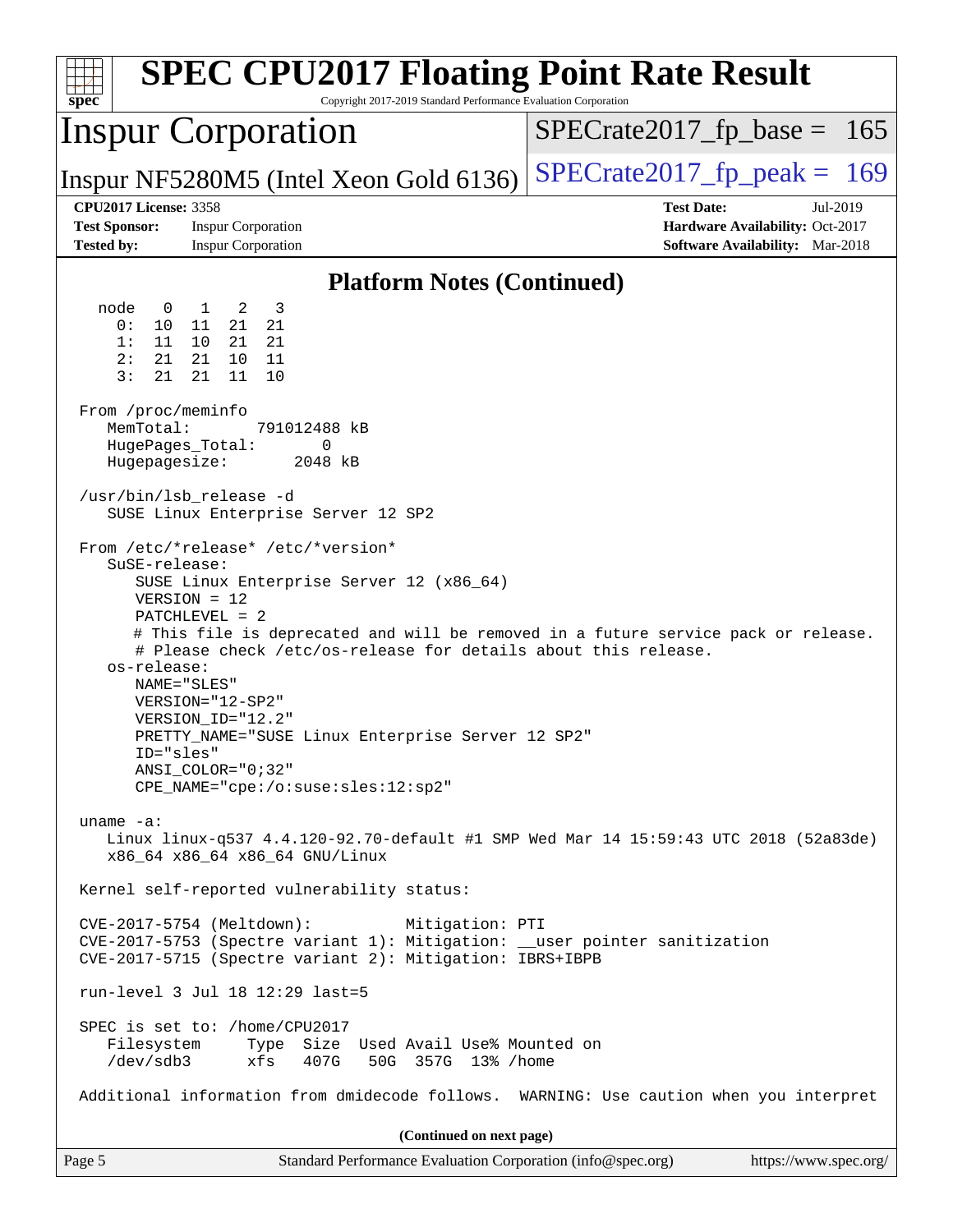| Spec                                   |  | <b>SPEC CPU2017 Floating Point Rate Result</b><br>Copyright 2017-2019 Standard Performance Evaluation Corporation |                   |          |                                        |  |
|----------------------------------------|--|-------------------------------------------------------------------------------------------------------------------|-------------------|----------|----------------------------------------|--|
| <b>Inspur Corporation</b>              |  | $SPECrate2017_fp\_base = 165$                                                                                     |                   |          |                                        |  |
| Inspur NF5280M5 (Intel Xeon Gold 6136) |  | $SPECrate2017_fp\_peak = 169$                                                                                     |                   |          |                                        |  |
| <b>CPU2017 License: 3358</b>           |  |                                                                                                                   | <b>Test Date:</b> | Jul-2019 |                                        |  |
| <b>Test Sponsor:</b>                   |  | <b>Inspur Corporation</b>                                                                                         |                   |          | Hardware Availability: Oct-2017        |  |
| <b>Tested by:</b>                      |  | <b>Inspur Corporation</b>                                                                                         |                   |          | <b>Software Availability:</b> Mar-2018 |  |
|                                        |  |                                                                                                                   |                   |          |                                        |  |

#### **[Platform Notes \(Continued\)](http://www.spec.org/auto/cpu2017/Docs/result-fields.html#PlatformNotes)**

 this section. The 'dmidecode' program reads system data which is "intended to allow hardware to be accurately determined", but the intent may not be met, as there are frequent changes to hardware, firmware, and the "DMTF SMBIOS" standard. BIOS Inspur 4.0.8 10/17/2018 Memory:

24x Samsung M393A4K40CB2-CTD 32 GB 2 rank 2666

(End of data from sysinfo program)

## **[Compiler Version Notes](http://www.spec.org/auto/cpu2017/Docs/result-fields.html#CompilerVersionNotes)**

| CC 519.1bm_r(base) 538.imagick_r(base, peak) 544.nab_r(base)                                                                                                                                  |  |  |  |  |  |
|-----------------------------------------------------------------------------------------------------------------------------------------------------------------------------------------------|--|--|--|--|--|
| icc (ICC) 18.0.0 20170811<br>Copyright (C) 1985-2017 Intel Corporation. All rights reserved.                                                                                                  |  |  |  |  |  |
|                                                                                                                                                                                               |  |  |  |  |  |
| $519.1$ bm_r(peak) $544.nab_r$ (peak)<br>CC.                                                                                                                                                  |  |  |  |  |  |
| icc (ICC) 18.0.0 20170811<br>Copyright (C) 1985-2017 Intel Corporation. All rights reserved.                                                                                                  |  |  |  |  |  |
| CXXC 508. namd $r(base)$ 510. parest $r(base)$                                                                                                                                                |  |  |  |  |  |
| icpc (ICC) 18.0.0 20170811<br>Copyright (C) 1985-2017 Intel Corporation. All rights reserved.                                                                                                 |  |  |  |  |  |
| CXXC 508. namd $r(\text{peak})$ 510. parest $r(\text{peak})$                                                                                                                                  |  |  |  |  |  |
| icpc (ICC) 18.0.0 20170811<br>Copyright (C) 1985-2017 Intel Corporation. All rights reserved.                                                                                                 |  |  |  |  |  |
| 511.povray_r(base) 526.blender_r(base)<br>CC.                                                                                                                                                 |  |  |  |  |  |
| icpc (ICC) 18.0.0 20170811<br>Copyright (C) 1985-2017 Intel Corporation. All rights reserved.<br>icc (ICC) 18.0.0 20170811<br>Copyright (C) 1985-2017 Intel Corporation. All rights reserved. |  |  |  |  |  |
| (Continued on next page)                                                                                                                                                                      |  |  |  |  |  |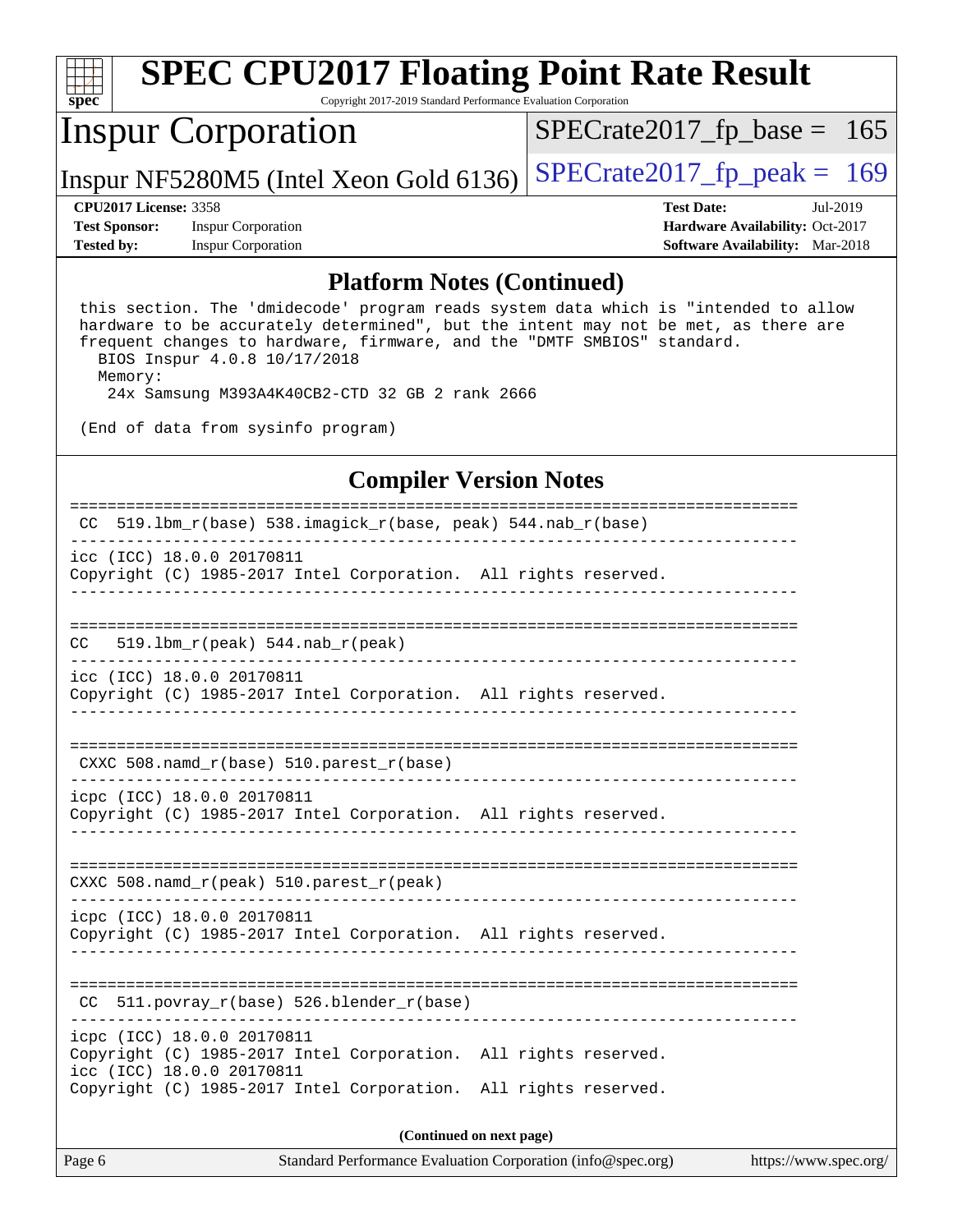| <b>SPEC CPU2017 Floating Point Rate Result</b><br>Copyright 2017-2019 Standard Performance Evaluation Corporation<br>$spec^*$ |                                                                  |  |  |  |  |  |
|-------------------------------------------------------------------------------------------------------------------------------|------------------------------------------------------------------|--|--|--|--|--|
| <b>Inspur Corporation</b>                                                                                                     | $SPECrate2017_fp\_base =$<br>165                                 |  |  |  |  |  |
| Inspur NF5280M5 (Intel Xeon Gold 6136)                                                                                        | $SPECTate2017$ _fp_peak = 169                                    |  |  |  |  |  |
| <b>CPU2017 License: 3358</b><br><b>Test Sponsor:</b><br><b>Inspur Corporation</b>                                             | <b>Test Date:</b><br>Jul-2019<br>Hardware Availability: Oct-2017 |  |  |  |  |  |
| <b>Tested by:</b><br><b>Inspur Corporation</b>                                                                                | Software Availability: Mar-2018                                  |  |  |  |  |  |
| <b>Compiler Version Notes (Continued)</b>                                                                                     |                                                                  |  |  |  |  |  |
|                                                                                                                               |                                                                  |  |  |  |  |  |
| 511.povray_r(peak) 526.blender_r(peak)<br>CC                                                                                  |                                                                  |  |  |  |  |  |
| icpc (ICC) 18.0.0 20170811                                                                                                    |                                                                  |  |  |  |  |  |
| Copyright (C) 1985-2017 Intel Corporation. All rights reserved.<br>icc (ICC) 18.0.0 20170811                                  |                                                                  |  |  |  |  |  |
| Copyright (C) 1985-2017 Intel Corporation. All rights reserved.                                                               |                                                                  |  |  |  |  |  |
|                                                                                                                               | ==================================                               |  |  |  |  |  |
| 507.cactuBSSN r(base)<br>FC.                                                                                                  |                                                                  |  |  |  |  |  |
| icpc (ICC) 18.0.0 20170811                                                                                                    |                                                                  |  |  |  |  |  |
| Copyright (C) 1985-2017 Intel Corporation. All rights reserved.<br>icc (ICC) 18.0.0 20170811                                  |                                                                  |  |  |  |  |  |
| Copyright (C) 1985-2017 Intel Corporation.<br>ifort (IFORT) 18.0.0 20170811                                                   | All rights reserved.                                             |  |  |  |  |  |
| Copyright (C) 1985-2017 Intel Corporation. All rights reserved.                                                               |                                                                  |  |  |  |  |  |
|                                                                                                                               |                                                                  |  |  |  |  |  |
| 507.cactuBSSN_r(peak)<br>FC                                                                                                   |                                                                  |  |  |  |  |  |
| icpc (ICC) 18.0.0 20170811                                                                                                    |                                                                  |  |  |  |  |  |
| Copyright (C) 1985-2017 Intel Corporation. All rights reserved.<br>icc (ICC) 18.0.0 20170811                                  |                                                                  |  |  |  |  |  |
| Copyright (C) 1985-2017 Intel Corporation. All rights reserved.                                                               |                                                                  |  |  |  |  |  |
| ifort (IFORT) 18.0.0 20170811<br>Copyright (C) 1985-2017 Intel Corporation. All rights reserved.                              |                                                                  |  |  |  |  |  |
|                                                                                                                               |                                                                  |  |  |  |  |  |
| FC 503.bwaves_r(base, peak) 549.fotonik3d_r(base, peak) 554.roms_r(base)                                                      |                                                                  |  |  |  |  |  |
| ifort (IFORT) 18.0.0 20170811                                                                                                 |                                                                  |  |  |  |  |  |
| Copyright (C) 1985-2017 Intel Corporation. All rights reserved.                                                               |                                                                  |  |  |  |  |  |
|                                                                                                                               |                                                                  |  |  |  |  |  |
| $FC 554.rows_r (peak)$                                                                                                        |                                                                  |  |  |  |  |  |
| ifort (IFORT) 18.0.0 20170811                                                                                                 |                                                                  |  |  |  |  |  |
| Copyright (C) 1985-2017 Intel Corporation. All rights reserved.                                                               |                                                                  |  |  |  |  |  |
|                                                                                                                               |                                                                  |  |  |  |  |  |
| (Continued on next page)                                                                                                      |                                                                  |  |  |  |  |  |
| Page 7<br>Standard Performance Evaluation Corporation (info@spec.org)                                                         | https://www.spec.org/                                            |  |  |  |  |  |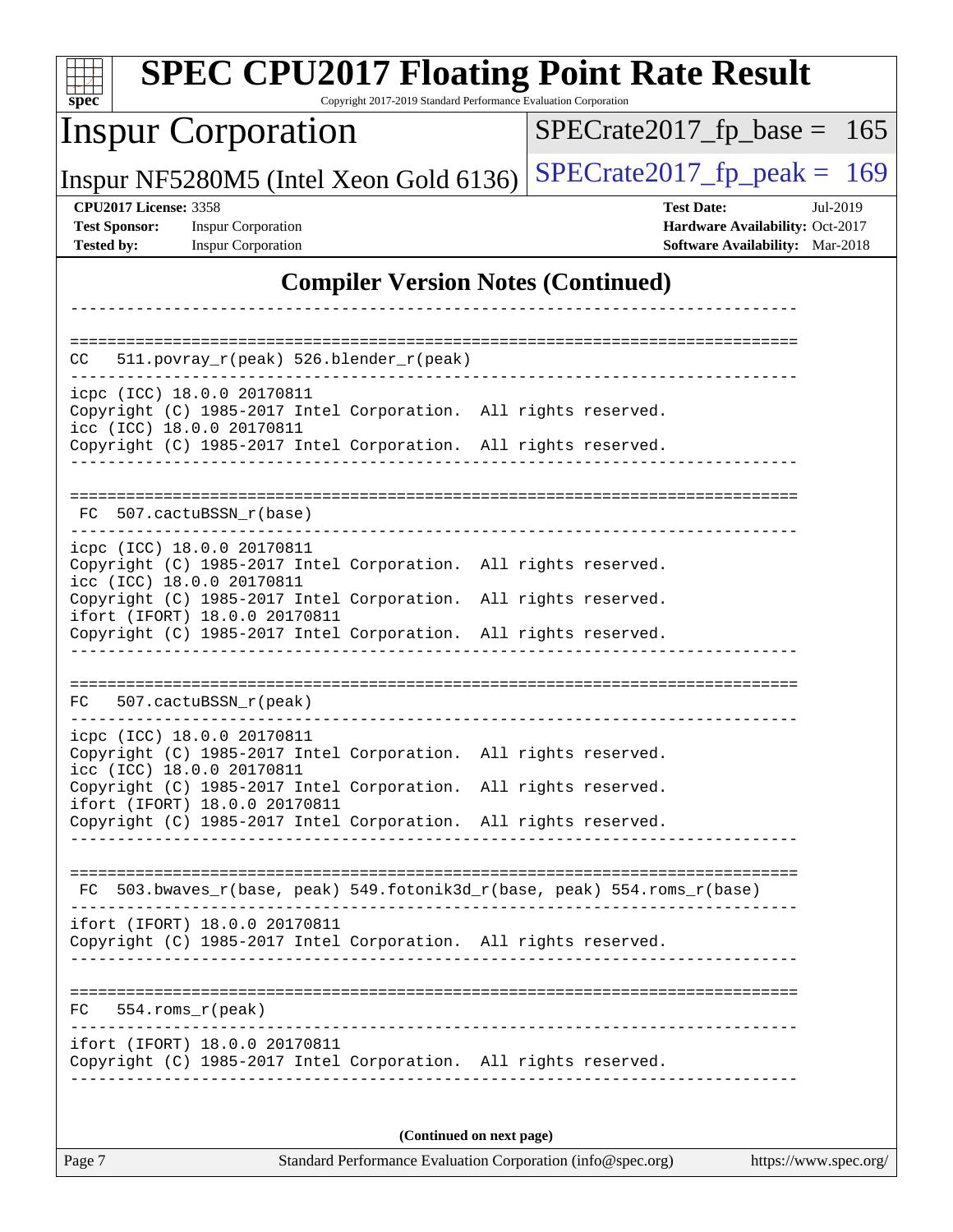| <b>SPEC CPU2017 Floating Point Rate Result</b><br>$\overline{\text{spec}^*}$<br>Copyright 2017-2019 Standard Performance Evaluation Corporation |                                                                           |
|-------------------------------------------------------------------------------------------------------------------------------------------------|---------------------------------------------------------------------------|
| <b>Inspur Corporation</b>                                                                                                                       | $SPECrate2017_fp\_base = 165$                                             |
| Inspur NF5280M5 (Intel Xeon Gold 6136)                                                                                                          | $SPECrate2017_fp\_peak = 169$                                             |
| <b>CPU2017 License: 3358</b>                                                                                                                    | <b>Test Date:</b><br>Jul-2019                                             |
| <b>Test Sponsor:</b><br><b>Inspur Corporation</b><br><b>Tested by:</b><br><b>Inspur Corporation</b>                                             | Hardware Availability: Oct-2017<br><b>Software Availability:</b> Mar-2018 |
| <b>Compiler Version Notes (Continued)</b>                                                                                                       |                                                                           |
| $CC$ 521.wrf_r(base) 527.cam4_r(base)                                                                                                           |                                                                           |
| ifort (IFORT) 18.0.0 20170811<br>Copyright (C) 1985-2017 Intel Corporation. All rights reserved.<br>icc (ICC) 18.0.0 20170811                   |                                                                           |
| Copyright (C) 1985-2017 Intel Corporation. All rights reserved.                                                                                 |                                                                           |
| 521.wrf $r(\text{peak})$ 527.cam4 $r(\text{peak})$<br>CC.                                                                                       |                                                                           |
| ifort (IFORT) 18.0.0 20170811<br>Copyright (C) 1985-2017 Intel Corporation. All rights reserved.<br>icc (ICC) 18.0.0 20170811                   |                                                                           |
| Copyright (C) 1985-2017 Intel Corporation. All rights reserved.                                                                                 |                                                                           |

# **[Base Compiler Invocation](http://www.spec.org/auto/cpu2017/Docs/result-fields.html#BaseCompilerInvocation)**

------------------------------------------------------------------------------

[C benchmarks](http://www.spec.org/auto/cpu2017/Docs/result-fields.html#Cbenchmarks): [icc](http://www.spec.org/cpu2017/results/res2019q3/cpu2017-20190723-16416.flags.html#user_CCbase_intel_icc_18.0_66fc1ee009f7361af1fbd72ca7dcefbb700085f36577c54f309893dd4ec40d12360134090235512931783d35fd58c0460139e722d5067c5574d8eaf2b3e37e92)

[C++ benchmarks:](http://www.spec.org/auto/cpu2017/Docs/result-fields.html#CXXbenchmarks) [icpc](http://www.spec.org/cpu2017/results/res2019q3/cpu2017-20190723-16416.flags.html#user_CXXbase_intel_icpc_18.0_c510b6838c7f56d33e37e94d029a35b4a7bccf4766a728ee175e80a419847e808290a9b78be685c44ab727ea267ec2f070ec5dc83b407c0218cded6866a35d07)

[Fortran benchmarks](http://www.spec.org/auto/cpu2017/Docs/result-fields.html#Fortranbenchmarks): [ifort](http://www.spec.org/cpu2017/results/res2019q3/cpu2017-20190723-16416.flags.html#user_FCbase_intel_ifort_18.0_8111460550e3ca792625aed983ce982f94888b8b503583aa7ba2b8303487b4d8a21a13e7191a45c5fd58ff318f48f9492884d4413fa793fd88dd292cad7027ca)

[Benchmarks using both Fortran and C](http://www.spec.org/auto/cpu2017/Docs/result-fields.html#BenchmarksusingbothFortranandC): [ifort](http://www.spec.org/cpu2017/results/res2019q3/cpu2017-20190723-16416.flags.html#user_CC_FCbase_intel_ifort_18.0_8111460550e3ca792625aed983ce982f94888b8b503583aa7ba2b8303487b4d8a21a13e7191a45c5fd58ff318f48f9492884d4413fa793fd88dd292cad7027ca) [icc](http://www.spec.org/cpu2017/results/res2019q3/cpu2017-20190723-16416.flags.html#user_CC_FCbase_intel_icc_18.0_66fc1ee009f7361af1fbd72ca7dcefbb700085f36577c54f309893dd4ec40d12360134090235512931783d35fd58c0460139e722d5067c5574d8eaf2b3e37e92)

[Benchmarks using both C and C++](http://www.spec.org/auto/cpu2017/Docs/result-fields.html#BenchmarksusingbothCandCXX): [icpc](http://www.spec.org/cpu2017/results/res2019q3/cpu2017-20190723-16416.flags.html#user_CC_CXXbase_intel_icpc_18.0_c510b6838c7f56d33e37e94d029a35b4a7bccf4766a728ee175e80a419847e808290a9b78be685c44ab727ea267ec2f070ec5dc83b407c0218cded6866a35d07) [icc](http://www.spec.org/cpu2017/results/res2019q3/cpu2017-20190723-16416.flags.html#user_CC_CXXbase_intel_icc_18.0_66fc1ee009f7361af1fbd72ca7dcefbb700085f36577c54f309893dd4ec40d12360134090235512931783d35fd58c0460139e722d5067c5574d8eaf2b3e37e92)

[Benchmarks using Fortran, C, and C++:](http://www.spec.org/auto/cpu2017/Docs/result-fields.html#BenchmarksusingFortranCandCXX) [icpc](http://www.spec.org/cpu2017/results/res2019q3/cpu2017-20190723-16416.flags.html#user_CC_CXX_FCbase_intel_icpc_18.0_c510b6838c7f56d33e37e94d029a35b4a7bccf4766a728ee175e80a419847e808290a9b78be685c44ab727ea267ec2f070ec5dc83b407c0218cded6866a35d07) [icc](http://www.spec.org/cpu2017/results/res2019q3/cpu2017-20190723-16416.flags.html#user_CC_CXX_FCbase_intel_icc_18.0_66fc1ee009f7361af1fbd72ca7dcefbb700085f36577c54f309893dd4ec40d12360134090235512931783d35fd58c0460139e722d5067c5574d8eaf2b3e37e92) [ifort](http://www.spec.org/cpu2017/results/res2019q3/cpu2017-20190723-16416.flags.html#user_CC_CXX_FCbase_intel_ifort_18.0_8111460550e3ca792625aed983ce982f94888b8b503583aa7ba2b8303487b4d8a21a13e7191a45c5fd58ff318f48f9492884d4413fa793fd88dd292cad7027ca)

## **[Base Portability Flags](http://www.spec.org/auto/cpu2017/Docs/result-fields.html#BasePortabilityFlags)**

 503.bwaves\_r: [-DSPEC\\_LP64](http://www.spec.org/cpu2017/results/res2019q3/cpu2017-20190723-16416.flags.html#suite_basePORTABILITY503_bwaves_r_DSPEC_LP64) 507.cactuBSSN\_r: [-DSPEC\\_LP64](http://www.spec.org/cpu2017/results/res2019q3/cpu2017-20190723-16416.flags.html#suite_basePORTABILITY507_cactuBSSN_r_DSPEC_LP64) 508.namd\_r: [-DSPEC\\_LP64](http://www.spec.org/cpu2017/results/res2019q3/cpu2017-20190723-16416.flags.html#suite_basePORTABILITY508_namd_r_DSPEC_LP64)

**(Continued on next page)**

Page 8 Standard Performance Evaluation Corporation [\(info@spec.org\)](mailto:info@spec.org) <https://www.spec.org/>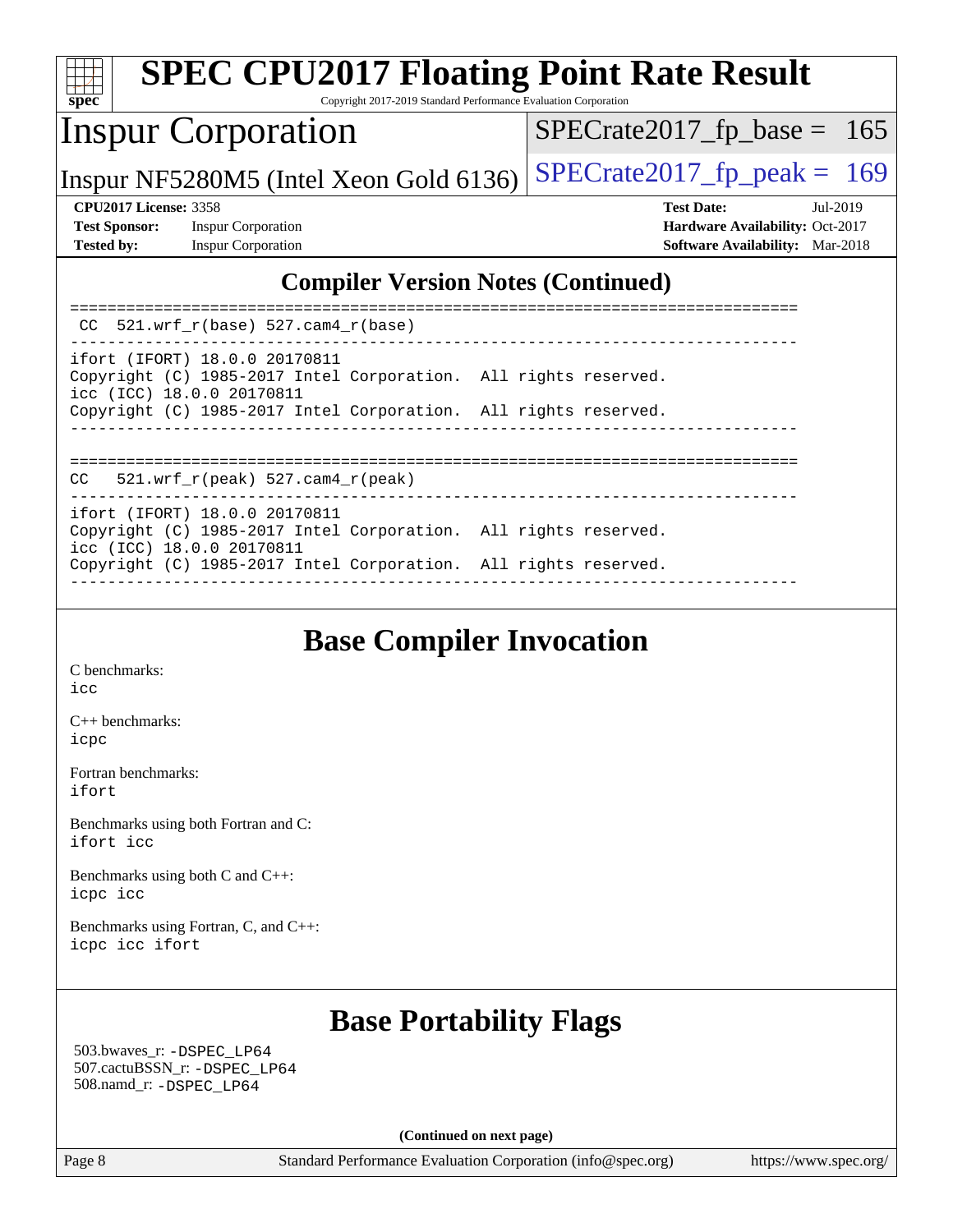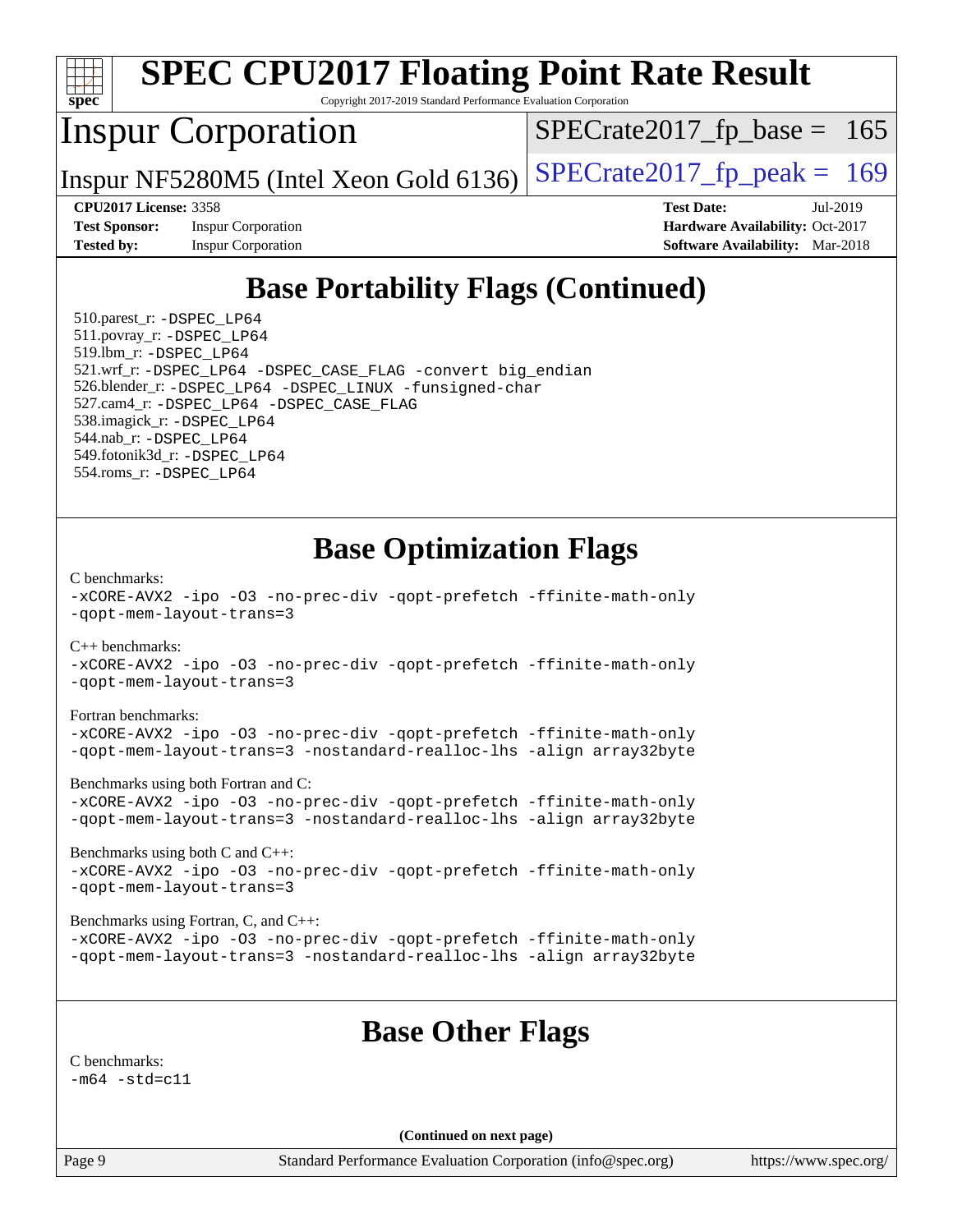| <b>SPEC CPU2017 Floating Point Rate Result</b><br>$Spec^*$<br>Copyright 2017-2019 Standard Performance Evaluation Corporation |                                        |  |  |  |  |  |
|-------------------------------------------------------------------------------------------------------------------------------|----------------------------------------|--|--|--|--|--|
| <b>Inspur Corporation</b>                                                                                                     | $SPECTate2017_fp\_base = 165$          |  |  |  |  |  |
| Inspur NF5280M5 (Intel Xeon Gold 6136)                                                                                        | $SPECrate2017_fp\_peak = 169$          |  |  |  |  |  |
| <b>CPU2017 License: 3358</b>                                                                                                  | <b>Test Date:</b><br>Jul-2019          |  |  |  |  |  |
|                                                                                                                               | Hardware Availability: Oct-2017        |  |  |  |  |  |
| <b>Test Sponsor:</b><br><b>Inspur Corporation</b>                                                                             |                                        |  |  |  |  |  |
| <b>Inspur Corporation</b><br><b>Tested by:</b>                                                                                | <b>Software Availability:</b> Mar-2018 |  |  |  |  |  |

[Fortran benchmarks](http://www.spec.org/auto/cpu2017/Docs/result-fields.html#Fortranbenchmarks):

[-m64](http://www.spec.org/cpu2017/results/res2019q3/cpu2017-20190723-16416.flags.html#user_FCbase_intel_intel64_18.0_af43caccfc8ded86e7699f2159af6efc7655f51387b94da716254467f3c01020a5059329e2569e4053f409e7c9202a7efc638f7a6d1ffb3f52dea4a3e31d82ab)

[Benchmarks using both Fortran and C](http://www.spec.org/auto/cpu2017/Docs/result-fields.html#BenchmarksusingbothFortranandC): [-m64](http://www.spec.org/cpu2017/results/res2019q3/cpu2017-20190723-16416.flags.html#user_CC_FCbase_intel_intel64_18.0_af43caccfc8ded86e7699f2159af6efc7655f51387b94da716254467f3c01020a5059329e2569e4053f409e7c9202a7efc638f7a6d1ffb3f52dea4a3e31d82ab) [-std=c11](http://www.spec.org/cpu2017/results/res2019q3/cpu2017-20190723-16416.flags.html#user_CC_FCbase_intel_compiler_c11_mode_0e1c27790398a4642dfca32ffe6c27b5796f9c2d2676156f2e42c9c44eaad0c049b1cdb667a270c34d979996257aeb8fc440bfb01818dbc9357bd9d174cb8524)

[Benchmarks using both C and C++](http://www.spec.org/auto/cpu2017/Docs/result-fields.html#BenchmarksusingbothCandCXX): [-m64](http://www.spec.org/cpu2017/results/res2019q3/cpu2017-20190723-16416.flags.html#user_CC_CXXbase_intel_intel64_18.0_af43caccfc8ded86e7699f2159af6efc7655f51387b94da716254467f3c01020a5059329e2569e4053f409e7c9202a7efc638f7a6d1ffb3f52dea4a3e31d82ab) [-std=c11](http://www.spec.org/cpu2017/results/res2019q3/cpu2017-20190723-16416.flags.html#user_CC_CXXbase_intel_compiler_c11_mode_0e1c27790398a4642dfca32ffe6c27b5796f9c2d2676156f2e42c9c44eaad0c049b1cdb667a270c34d979996257aeb8fc440bfb01818dbc9357bd9d174cb8524)

[Benchmarks using Fortran, C, and C++:](http://www.spec.org/auto/cpu2017/Docs/result-fields.html#BenchmarksusingFortranCandCXX)  $-m64$   $-std=cl1$ 

## **[Peak Compiler Invocation](http://www.spec.org/auto/cpu2017/Docs/result-fields.html#PeakCompilerInvocation)**

[C benchmarks](http://www.spec.org/auto/cpu2017/Docs/result-fields.html#Cbenchmarks): [icc](http://www.spec.org/cpu2017/results/res2019q3/cpu2017-20190723-16416.flags.html#user_CCpeak_intel_icc_18.0_66fc1ee009f7361af1fbd72ca7dcefbb700085f36577c54f309893dd4ec40d12360134090235512931783d35fd58c0460139e722d5067c5574d8eaf2b3e37e92)

[C++ benchmarks:](http://www.spec.org/auto/cpu2017/Docs/result-fields.html#CXXbenchmarks) [icpc](http://www.spec.org/cpu2017/results/res2019q3/cpu2017-20190723-16416.flags.html#user_CXXpeak_intel_icpc_18.0_c510b6838c7f56d33e37e94d029a35b4a7bccf4766a728ee175e80a419847e808290a9b78be685c44ab727ea267ec2f070ec5dc83b407c0218cded6866a35d07)

[Fortran benchmarks](http://www.spec.org/auto/cpu2017/Docs/result-fields.html#Fortranbenchmarks): [ifort](http://www.spec.org/cpu2017/results/res2019q3/cpu2017-20190723-16416.flags.html#user_FCpeak_intel_ifort_18.0_8111460550e3ca792625aed983ce982f94888b8b503583aa7ba2b8303487b4d8a21a13e7191a45c5fd58ff318f48f9492884d4413fa793fd88dd292cad7027ca)

[Benchmarks using both Fortran and C](http://www.spec.org/auto/cpu2017/Docs/result-fields.html#BenchmarksusingbothFortranandC): [ifort](http://www.spec.org/cpu2017/results/res2019q3/cpu2017-20190723-16416.flags.html#user_CC_FCpeak_intel_ifort_18.0_8111460550e3ca792625aed983ce982f94888b8b503583aa7ba2b8303487b4d8a21a13e7191a45c5fd58ff318f48f9492884d4413fa793fd88dd292cad7027ca) [icc](http://www.spec.org/cpu2017/results/res2019q3/cpu2017-20190723-16416.flags.html#user_CC_FCpeak_intel_icc_18.0_66fc1ee009f7361af1fbd72ca7dcefbb700085f36577c54f309893dd4ec40d12360134090235512931783d35fd58c0460139e722d5067c5574d8eaf2b3e37e92)

[Benchmarks using both C and C++](http://www.spec.org/auto/cpu2017/Docs/result-fields.html#BenchmarksusingbothCandCXX): [icpc](http://www.spec.org/cpu2017/results/res2019q3/cpu2017-20190723-16416.flags.html#user_CC_CXXpeak_intel_icpc_18.0_c510b6838c7f56d33e37e94d029a35b4a7bccf4766a728ee175e80a419847e808290a9b78be685c44ab727ea267ec2f070ec5dc83b407c0218cded6866a35d07) [icc](http://www.spec.org/cpu2017/results/res2019q3/cpu2017-20190723-16416.flags.html#user_CC_CXXpeak_intel_icc_18.0_66fc1ee009f7361af1fbd72ca7dcefbb700085f36577c54f309893dd4ec40d12360134090235512931783d35fd58c0460139e722d5067c5574d8eaf2b3e37e92)

[Benchmarks using Fortran, C, and C++:](http://www.spec.org/auto/cpu2017/Docs/result-fields.html#BenchmarksusingFortranCandCXX) [icpc](http://www.spec.org/cpu2017/results/res2019q3/cpu2017-20190723-16416.flags.html#user_CC_CXX_FCpeak_intel_icpc_18.0_c510b6838c7f56d33e37e94d029a35b4a7bccf4766a728ee175e80a419847e808290a9b78be685c44ab727ea267ec2f070ec5dc83b407c0218cded6866a35d07) [icc](http://www.spec.org/cpu2017/results/res2019q3/cpu2017-20190723-16416.flags.html#user_CC_CXX_FCpeak_intel_icc_18.0_66fc1ee009f7361af1fbd72ca7dcefbb700085f36577c54f309893dd4ec40d12360134090235512931783d35fd58c0460139e722d5067c5574d8eaf2b3e37e92) [ifort](http://www.spec.org/cpu2017/results/res2019q3/cpu2017-20190723-16416.flags.html#user_CC_CXX_FCpeak_intel_ifort_18.0_8111460550e3ca792625aed983ce982f94888b8b503583aa7ba2b8303487b4d8a21a13e7191a45c5fd58ff318f48f9492884d4413fa793fd88dd292cad7027ca)

# **[Peak Portability Flags](http://www.spec.org/auto/cpu2017/Docs/result-fields.html#PeakPortabilityFlags)**

Same as Base Portability Flags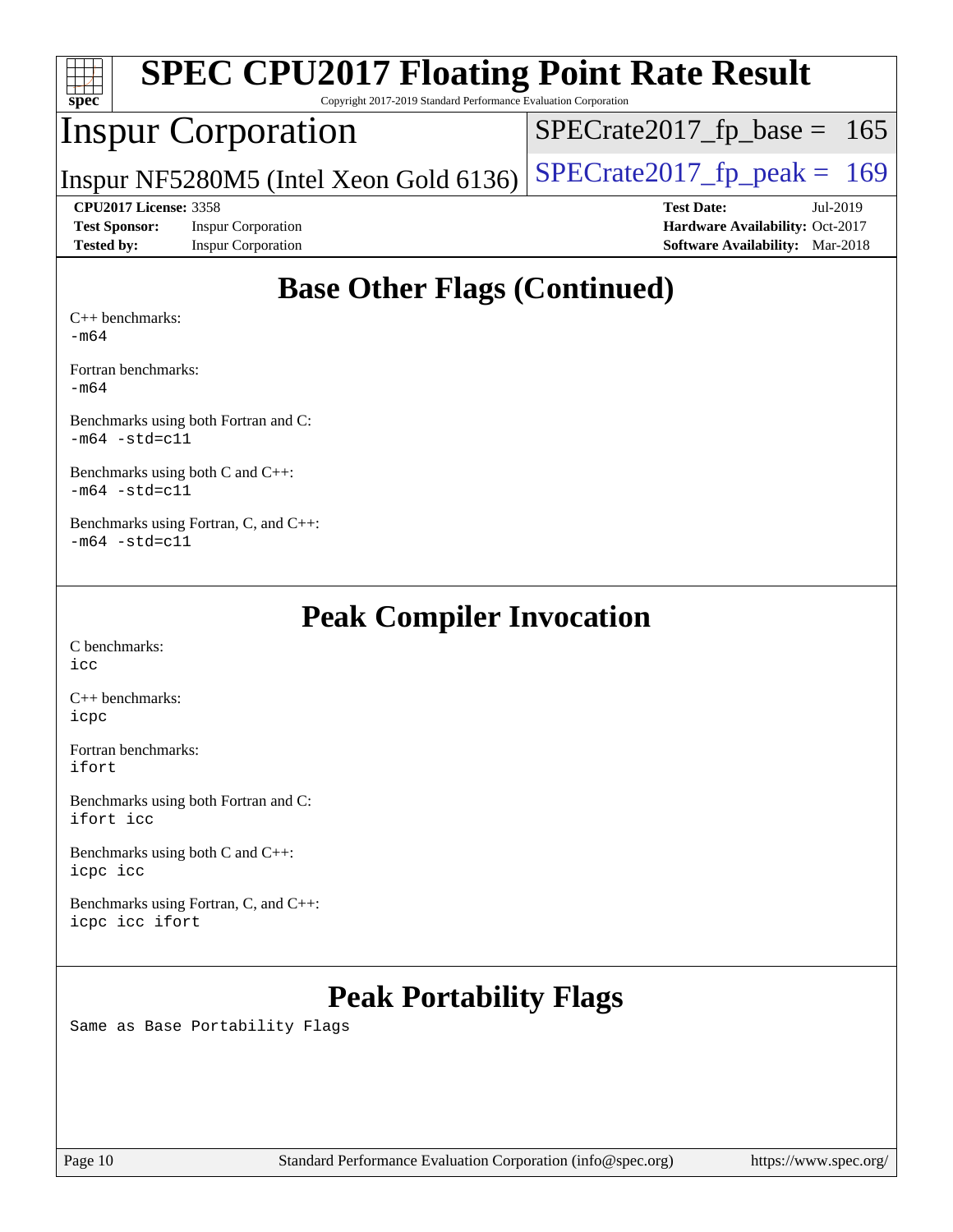| <b>SPEC CPU2017 Floating Point Rate Result</b><br>Spec<br>Copyright 2017-2019 Standard Performance Evaluation Corporation                                                                                                  |                                                                                                     |  |  |  |  |  |
|----------------------------------------------------------------------------------------------------------------------------------------------------------------------------------------------------------------------------|-----------------------------------------------------------------------------------------------------|--|--|--|--|--|
| <b>Inspur Corporation</b>                                                                                                                                                                                                  | $SPECrate2017_fp\_base = 165$                                                                       |  |  |  |  |  |
| Inspur NF5280M5 (Intel Xeon Gold 6136)                                                                                                                                                                                     | $SPECrate2017_fp\_peak = 169$                                                                       |  |  |  |  |  |
| <b>CPU2017 License: 3358</b><br><b>Test Sponsor:</b><br><b>Inspur Corporation</b><br><b>Inspur Corporation</b><br><b>Tested by:</b>                                                                                        | <b>Test Date:</b><br>Jul-2019<br>Hardware Availability: Oct-2017<br>Software Availability: Mar-2018 |  |  |  |  |  |
| <b>Peak Optimization Flags</b>                                                                                                                                                                                             |                                                                                                     |  |  |  |  |  |
| C benchmarks:                                                                                                                                                                                                              |                                                                                                     |  |  |  |  |  |
| 519.lbm_r: -prof-gen(pass 1) -prof-use(pass 2) -ipo -xCORE-AVX2 -03<br>-no-prec-div -qopt-prefetch -ffinite-math-only<br>-qopt-mem-layout-trans=3                                                                          |                                                                                                     |  |  |  |  |  |
| 538.imagick_r: -xCORE-AVX2 -ipo -03 -no-prec-div -qopt-prefetch<br>-ffinite-math-only -qopt-mem-layout-trans=3                                                                                                             |                                                                                                     |  |  |  |  |  |
| $544.nab_r$ : Same as $519.lbm_r$                                                                                                                                                                                          |                                                                                                     |  |  |  |  |  |
| $C_{++}$ benchmarks:<br>-prof-gen(pass 1) -prof-use(pass 2) -ipo -xCORE-AVX2 -03<br>-no-prec-div -qopt-prefetch -ffinite-math-only<br>-qopt-mem-layout-trans=3                                                             |                                                                                                     |  |  |  |  |  |
| Fortran benchmarks:                                                                                                                                                                                                        |                                                                                                     |  |  |  |  |  |
| 503.bwaves_r: -xCORE-AVX2 -ipo -03 -no-prec-div -qopt-prefetch<br>-ffinite-math-only -qopt-mem-layout-trans=3<br>-nostandard-realloc-lhs -align array32byte                                                                |                                                                                                     |  |  |  |  |  |
| 549.fotonik3d_r: Same as 503.bwaves_r                                                                                                                                                                                      |                                                                                                     |  |  |  |  |  |
| 554.roms_r: -prof-gen(pass 1) -prof-use(pass 2) -ipo -xCORE-AVX2 -03<br>-no-prec-div -qopt-prefetch -ffinite-math-only<br>-qopt-mem-layout-trans=3 -nostandard-realloc-lhs<br>-align array32byte                           |                                                                                                     |  |  |  |  |  |
| Benchmarks using both Fortran and C:<br>-prof-gen(pass 1) -prof-use(pass 2) -ipo -xCORE-AVX2 -03<br>-no-prec-div -qopt-prefetch -ffinite-math-only<br>-qopt-mem-layout-trans=3 -nostandard-realloc-lhs -align array32byte  |                                                                                                     |  |  |  |  |  |
| Benchmarks using both C and C++:<br>-prof-gen(pass 1) -prof-use(pass 2) -ipo -xCORE-AVX2 -03<br>-no-prec-div -qopt-prefetch -ffinite-math-only<br>-qopt-mem-layout-trans=3                                                 |                                                                                                     |  |  |  |  |  |
| Benchmarks using Fortran, C, and C++:<br>-prof-gen(pass 1) -prof-use(pass 2) -ipo -xCORE-AVX2 -03<br>-no-prec-div -qopt-prefetch -ffinite-math-only<br>-qopt-mem-layout-trans=3 -nostandard-realloc-lhs -align array32byte |                                                                                                     |  |  |  |  |  |
| Page 11<br>Standard Performance Evaluation Corporation (info@spec.org)                                                                                                                                                     | https://www.spec.org/                                                                               |  |  |  |  |  |